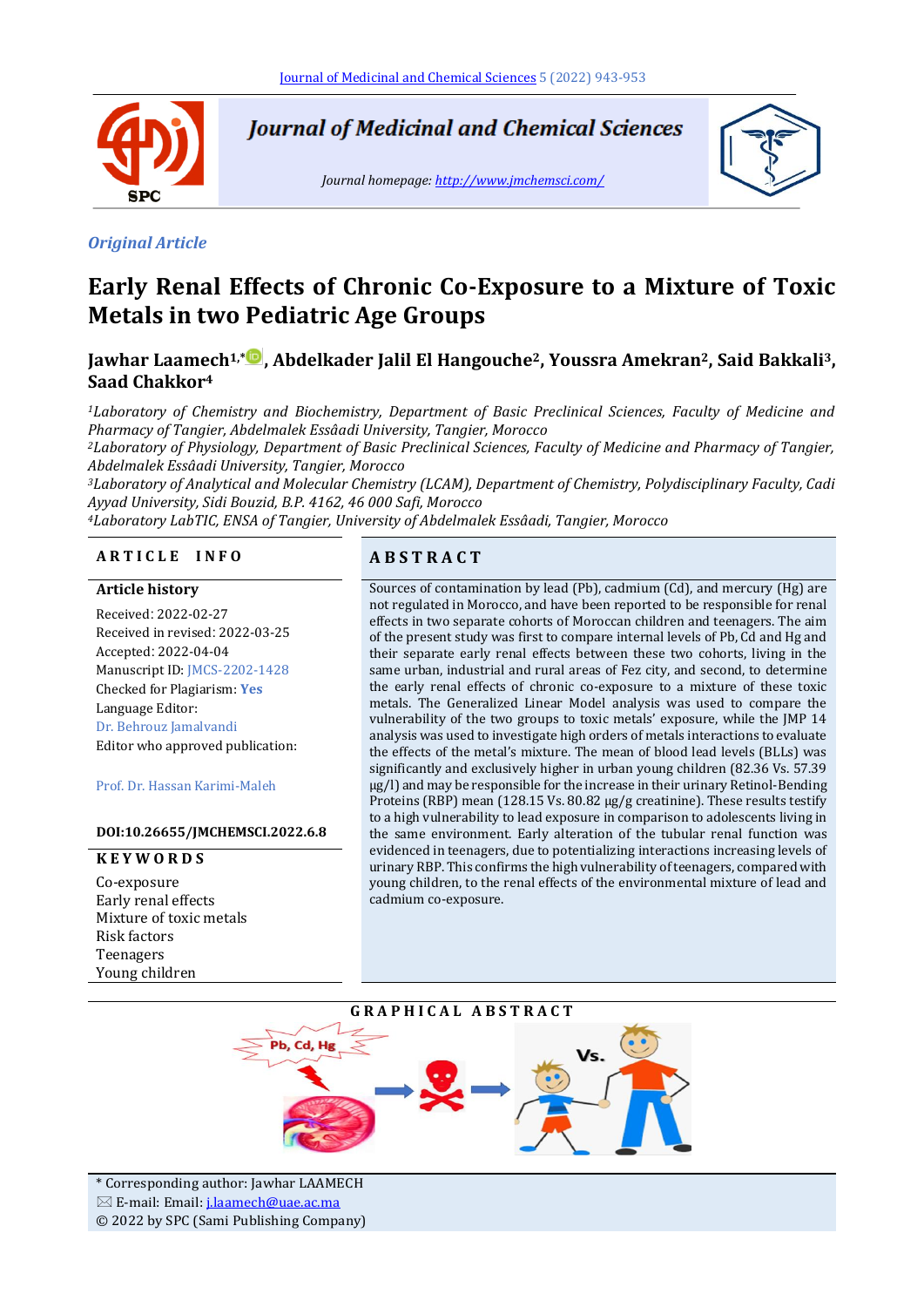#### **Introduction**

Fez is a big city with more than a million inhabitants in the northwest of Morocco, characterized by high mining activities that are considered as a major source of trace elements, particularly Lead (Pb) and Cadmium (Cd), related to leaded-paint used in old houses and the continuous use of leaded-gasoline in the black market even after its ban in 2011. Therefore, official reports indicate that air levels of Pb, Cd and Hg trace elements remained constant during the last decade [1].

Main exposure sources to Pb are leaded-petrol and active or second-hand smoking [2], to Cd are active or passive smoking, contaminated vegetables and incinerators [3] and to Hg are fish intake and dental amalgam fillings [4].

Toxic metals, Pb, Cd, and Hg, are associated with an increase in microalbuminuria (urinary albumin>30 mg/g Creatinine) and in rates of retinol-binding protein (RBP ˃ 300 μg/g Creatinine) as early alteration of kidneys glomerular and tubular functions respectively [5]. Blood levels are relevant biomarkers of exposure to Pb, Cd and Hg [4]. The threshold of toxicity in environmentally exposed children was defined as 50 µg/l, 2 µg/l, and 5 µg/l, respectively [3, 6]. Moreover, general populations are exposed to toxic metals as mixtures, leading to health deleterious effects, even at low levels of exposure [7]. Studies in animal models have shown that mixtures of toxic metals can have different combined effects compared with those noticed in models of separate effects of every toxic metal, especially on the renal and hepatic systems [8, 9]. In fact, it is well recognized that the renal function in children and adolescents is more vulnerable to toxic metals effects compared to adults [10, 11, 12]. However, to the best of our knowledge, comparisons of vulnerability levels between young children and teenagers have not yet been investigated. Furthermore, epidemiological data on health effects associated with the co-exposure to trace elements' mixtures, particularly in pediatric age groups, are scarce.

Accordingly, the aims of this study were: a) To compare the level of vulnerability to Pb, Cd and Hg toxic metals between two pediatric age groups (Young children Vs. Teenagers) living in the same areas and exposed to the same chronic environmental exposure to these toxicants, and reported in our two separate recent studies [13, 14] , b) to describe possible combined renal effects related to the co-exposure to a mixture of these trace elements in every cohort by investigating metals interactions, and c) to determine risk factors of exposure in the whole sample of young children and teenagers, aged from 6 to 18 years old.

### **Materials and Methods**

#### *Study Areas and Subjects*

The study concerned two separate cohorts: 209 young children aged 6 to 12 years [13] and 149 teenagers aged 12 to 18 years [14]. In every cohort, we determined levels of environmental chronic exposure to Pb, Cd and Hg, related risk factors and individual early renal effects of exposure to each toxic metal.

In fact, young children and teenagers lived in the same areas (urban, industrial and rural) of Fez city, and according to official reports, are exposed to similar air levels of Pb, Cd and Hg and these levels did not change significantly in the period between 2010 to 2020 [1]. The three studied areas were: Urban (inner city, Bab fettouh area); 5 meters far from the main street but more than 5 kilometers far from industries, industrial (Sidi brahim area); 1 kilometer far from the main street but less than 100 meters far from the industrial areas' activities, and rural (Anousser area) considered as a control area; as it is located about 40 kilometers far from Fez city and more than 10 kilometers far from the main street and located in an area, which is free of any industrial activity.

#### *Ethics*

The study was approved by the Moroccan Public Health Ministry represented by the Ethics Committee of the Hassan II University Hospital (CHU Hassan II, Fez, Morocco). Contact was first established with the school management and then with parents, young children and teenagers using questionnaires containing a written description of the study. Written consent was signed by the manager of each school, and another by the childparent or the person responsible for him/her.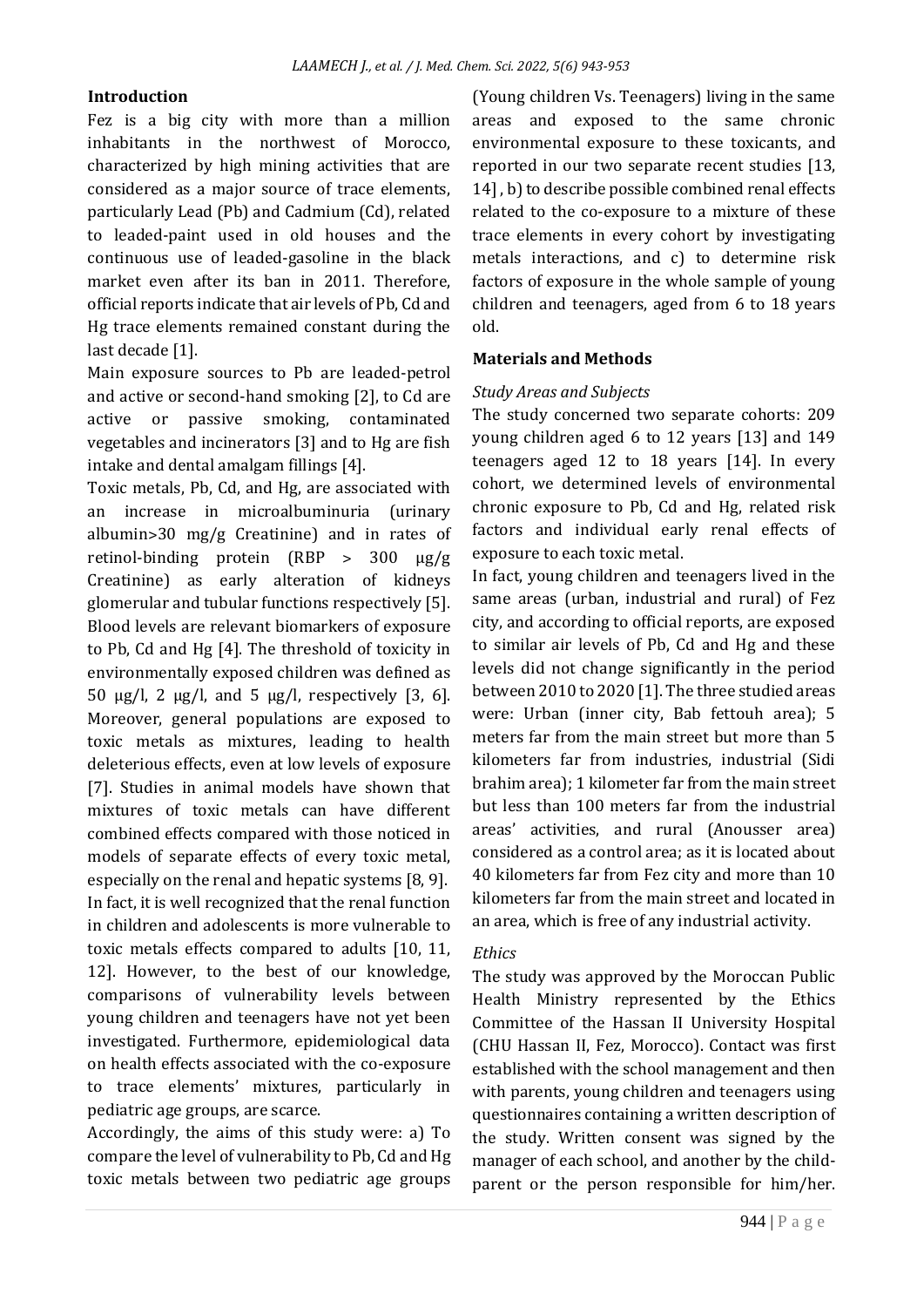Before starting the study, oral consent of children had been obtained. Afterward, every child must be examined by the pediatrician before having the final permission to give biological samples. Participation in this study was voluntary and information obtained from volunteers was fully anonymous.

#### *Questionnaires*

Exclusion factors were history of drug use, chronic use of medication, diabetes, arterial hypertension, and liver, kidney, urinary, or endocrine system diseases. Parents' questionnaire revealed information about the risk factors for Pb, Cd and Hg exposure and included:

- Housing information: Infancy in urban or rural environment, number of years of living in this area, house built before 1970 (use of Pb in painting), leaded-based pipes, the closeness of house to an incinerator (Pb, Cd and Hg),
- Second-hand smoking (Cd and Pb in tobacco): Parental (or other people) smoking at home, and,
- Nutrition information: Adolescent's intake of offal (Cd), regular consumption of garden vegetables (Cd), fish consumption (Hg) (total, fresh, frozen and canned).

Anonymous interview/ examination of the young child or the adolescent presented data on alimentation out of home, use of amalgam fillings (Hg), a recent visit to a dentist (release of dental Hg and Pb), daily consumption of chewing-gum (release of dental Hg and Pb), and smoke attempt (Cd and Pb in tobacco).

## *Biological analysis*

To determine blood trace elements, venous blood samples were obtained from the arm after cleaning with an ethanol swab. We used plastic 4 ml Lithium Heparin tubes for sampling (Greiner-Bio One GmbH, Frickenhausen, Germany). The levels of the three metals in these tubes were below 0.03 μg/l at leaching tests with 4 ml of 2% nitric acid. Then, every adolescent gave a urinary sample in a free-metal bottle that was used afterward to determine urinary proteins: Urinary creatinine (Creat-U), Albumin (Alb-U), and retinol-

binding protein (RBP-U). Directly after sampling, all samples were stored in a 20 °C freezer.

Blood concentrations of Pb (Pb-B) and Cd (Cd-B) were determined by inductively coupled plasma mass spectrometry (ICP-MS) Thermo X7, Thermo Elemental, Winsford, UK [35, 36, 37]. Total blood Hg was determined in acid-digested samples by cold vapor atomic fluorescence spectrophotometry [38]. Urinary creatinine (Creat-U) was assessed by modified Jaffe reaction using a Beckman Synchron LX 20 analyzer (Beckman Coulter GmbH, Krefeld, Germany) [39]. Urinary albumin (Alb-U), and retinol-binding protein (RBP-U) rates were quantified by latex immunoassay [40].

### *Statistical analysis*

Statistical analysis was carried out by using the SAS statistical package (SAS Institute Inc., Cary, NC, USA). The analysis of the variability of trace elements and renal markers for different parameters (continuous variables) was studied by the t-test of Student or by multivariate analysis of variance performed by the Generalized Linear Model (GLM) procedure that considered unbalanced numbers. Multiple comparison of means and their classification were provided by the Duncun test whenever the analysis of variance revealed significant differences. To elucidate several orders of interactions (up to fourth order) between Pb-B, Cd-B, Hg-B, age and BMI, multiple regression analysis was performed using the JMP 14 SAS. Geometric means were used for describing average levels. Results were expressed as Mean ± Standard Deviation and Regression coefficient ± Standard Deviation. Statistical significance was set at p<0.05.

#### **Results and Discussion**

The means of age and body mass index (BMI) in the cohort of teenagers were higher compared with those of the cohort of young children (age: 13.93, BMI:19.07 Vs. age: 9.07, BMI: 15.99 respectively, p˂0.0001). These significant differences in age and BMI between the two cohorts were maintained even when analyzing the results according to the studied areas.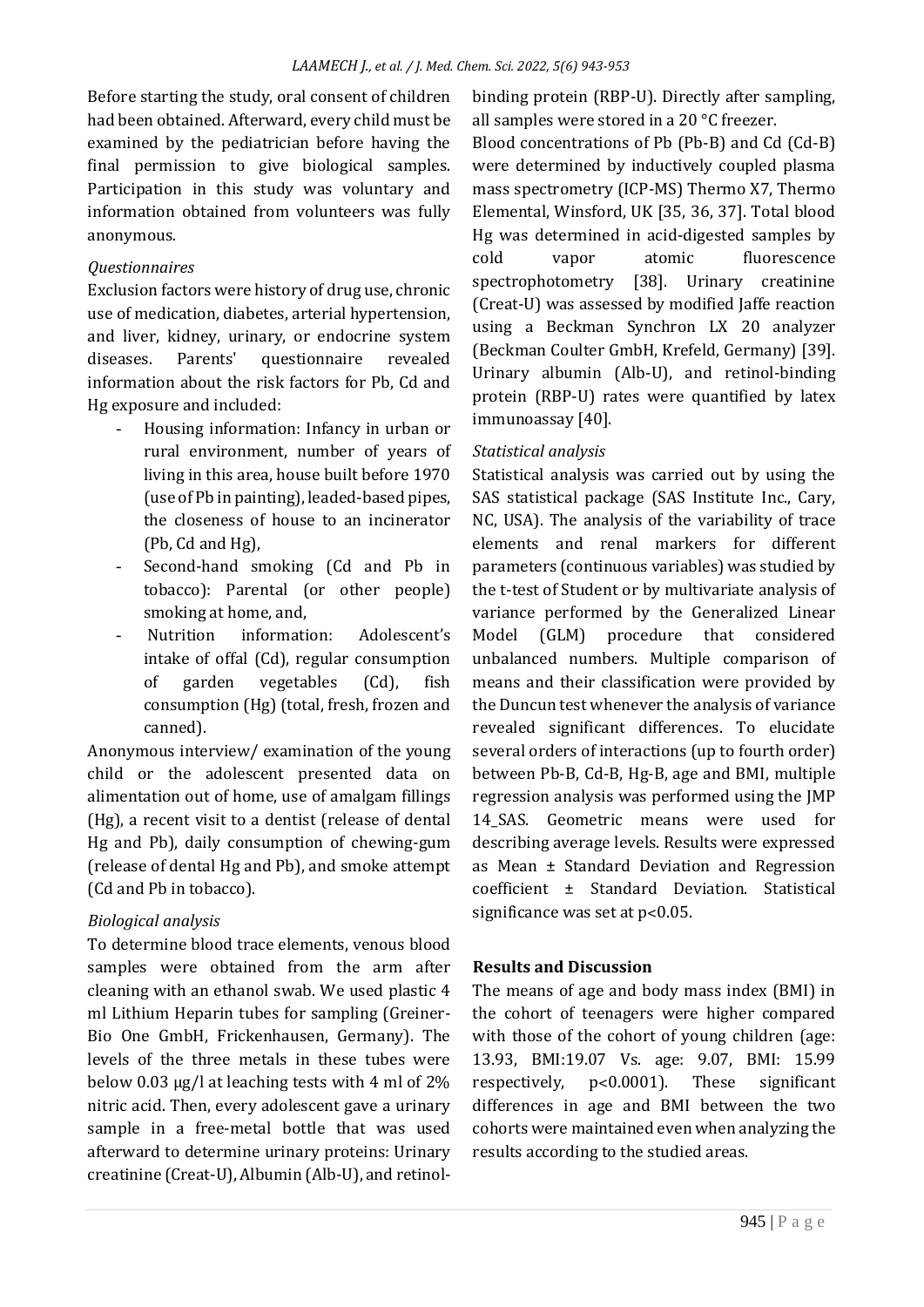#### *LAAMECH J., et al. / J. Med. Chem. Sci. 2022, 5(6) 943-953*

| <b>Parameters</b> |     | Adolescents                |                    |     | Young Children      |                    |                  |  |  |  |  |
|-------------------|-----|----------------------------|--------------------|-----|---------------------|--------------------|------------------|--|--|--|--|
|                   | N   | $GM \pm SD$                | Range<br>(Min-Max) | N   | $GM \pm SD$         | Range<br>(Min-Max) | (Sign.)          |  |  |  |  |
| Pb-B $(\mu g/l)$  | 143 | $47.81 \pm 29.98$          | 11.39 - 195.24     | 196 | $51.71 \pm 34.95$   | $7.5 - 231.14$     | $0.283$ (NS)     |  |  |  |  |
| $Cd-B(\mu g/l)$   | 143 | $0.29^{\text{a}} \pm 0.14$ | $0.09 - 0.89$      | 196 | $0.21^{b} \pm 0.09$ | $0.07 - 0.68$      | $< 0.0001$ (***) |  |  |  |  |
| $Hg-B(\mu g/l)$   | 146 | $0.52 \pm 0.59$            | $0.03 - 3.91$      | 192 | $0.45 \pm 0.43$     | $0.02 - 5.31$      | $0.374$ (NS)     |  |  |  |  |

**Table 1:** Comparison of trace elements concentrations between the two cohorts (Adolescents Vs. Young children) of Fez city

Pb-B: Blood lead; Cd-B: blood cadmium; Hg-B: Total blood mercury; N: number of participants; GM: Geometric mean; SD: Standard deviation; Min: minimal value; Max: maximal value; Sign: Significance; (NS): Not significant; (\*\*\*): p<0.001. Means without any symbols are not significantly different; but means with different letters  $(^{a,b})$  are significantly different at p levels indicated in the table.

Table 1 indicates trace elements blood concentrations in the two cohorts of Fez city (Adolescents Vs. Young children).

The only significant difference was observed in blood cadmium levels (BCLs) mean that was higher in teenagers compared with children (0.29 μg/l Vs. 0.21 μg/l, respectively; p˂0.0001).

**Table 2**: Comparison of trace elements concentrations between the two cohorts (Adolescents Vs. Young children) according to the area of residence.

|                       |        |                |                   | area  | Area 1: Industrial |        | $\boldsymbol{p}$                                                            |                 |                   |       | Area 2: Rural area |        | p                  |                 | Area 3: Urban area |       |          |             | $\boldsymbol{p}$              |
|-----------------------|--------|----------------|-------------------|-------|--------------------|--------|-----------------------------------------------------------------------------|-----------------|-------------------|-------|--------------------|--------|--------------------|-----------------|--------------------|-------|----------|-------------|-------------------------------|
| Parameter             | Cohort | $\mathbf{z}$   | <b>GN</b>         | SD    | Min                | Max    | (Sign.)                                                                     | $\mathbf{z}$    | <b>GN</b>         | SD    | Min                | Max    | (Sign.)            | $\mathbf{z}$    | <b>GN</b>          | SD    | Min      | Max         | $\left( \text{Sign.} \right)$ |
| $Pb-B$                | AD     | SO             | 43.59             | 25.31 | 16.14              | 165.93 | 1820                                                                        | 43              | 41.5<br>$\infty$  | 28.12 | 11.39              | 171.93 | 0.234              | SO              | 57.39 <sup>b</sup> | 33.76 | 17.25    | 195.24      | 7000                          |
| $(\mu g/l)$           | Y CH   | 99             | 48.23             | 20.81 | 19.31              | 110.43 | (SN)                                                                        | $^{18}$         | 36.01             | 22.81 | 7.5                | 106.34 | (SN)               | 6 <sup>4</sup>  | 82.36ª             | 45.99 | 35.74    | 231.14      | $\widehat{L}$                 |
| $Cd-B$<br>$(\mu g/l)$ | AD     | $\overline{c}$ | 0.33 <sup>a</sup> | 0.16  | 0.1                | 680    | 1000'0>                                                                     | 43              | $0.28^{a}$        | 0.13  | 60'0               | 790    | 0.0003             | $\overline{c}$  | $0.26^{\rm a}$     | 0.11  | 0.1      | 790         | 0.02                          |
|                       | Y CH   | 99             | 0.22 <sup>b</sup> | 60'0  | 0.07               | 850    | $\left( \begin{array}{c} \rightarrow \\ \ast \ast \ast \end{array} \right)$ | $^{18}$         | 0.21 <sup>b</sup> | 80'0  | 60'0               | 890    | $(\ast \ast \ast)$ | 6 <sup>4</sup>  | $0.21^{b}$         | 60'0  | $0.07\,$ | 0.47        | ┙<br>$\mathbb{C}$             |
| $Hg-B$<br>$(\mu g/l)$ | AD     | 53             | 890               | 87.0  | 600                | 3.91   | 8+20                                                                        | 43              | 0.344             | 0.31  | 0.03               | 1.88   | 0.047              | $\overline{5}0$ | <b>0.51</b>        | 0.47  | $0.07\,$ | <b>2.52</b> | 0.572                         |
|                       | Y CH   | 64             | 0.64              | 69.0  | 0.07               | 4.25   | (SN)                                                                        | $\overline{08}$ | $0.23^{b}$        | 0.24  | 0.02               | 1.52   | €                  | 6 <sup>4</sup>  | 620                | 0.9   | 0.05     | 5.31        | (SN)                          |

Cohort AD: Adolescents; Cohort Y CH: Young children; Pb-B: Blood lead; Cd-B: blood cadmium; Hg-B: Total blood mercury; N: number of participants; GM: Geometric mean; SD: Standard deviation; Min: minimal value; Max: maximal value; Sign: Significance; (NS): Not significant; (\*): p<0.05; (\*\*): p<0.01; (\*\*\*): p<0.001. Means without any symbols are not significantly different; but means with different letters  $(^a,^b)$  are significantly different at p levels indicated in the table.

Table 2 shows the same result concerning BCLs means in each area, in addition to a higher blood lead levels (BLLs) mean in the urban young children compared with urban adolescents (82.36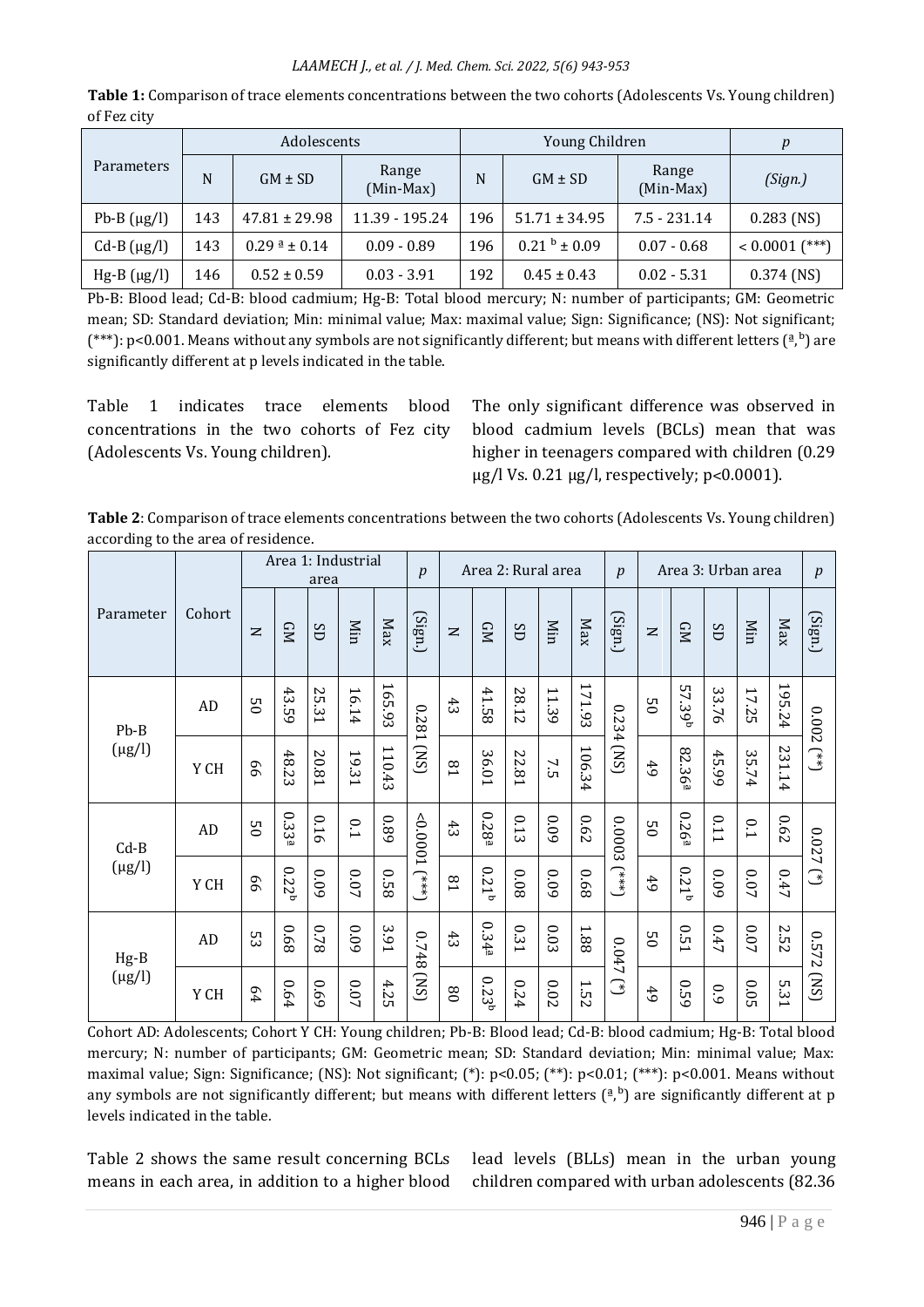μg/l Vs. 57.39 μg/l;  $p=0.002$ ), and higher total blood mercury levels (BMLs) mean in the rural adolescents in comparison to rural young children (0.34 μg/l Vs. 0.23 μg/l, respectively; p=0.046).

**Table 3**: Comparison of urinary rates of renal markers between the two cohorts (Adolescents Vs. Young children) of Fez city

|                       |     | Adolescents        |                    |     | Young Children     |                    |              |
|-----------------------|-----|--------------------|--------------------|-----|--------------------|--------------------|--------------|
| <b>Parameters</b>     | N   | $GM \pm SD$        | Range<br>(Min-Max) | N   | $GM \pm SD$        | Range<br>(Min-Max) | (Sign.)      |
| Creat-U<br>(g/l)      | 145 | $1.16 \pm 0.51$    | $0.22 - 3.23$      | 179 | $1.07 \pm 0.5$     | $0.21 - 3.83$      | $0.094$ (NS) |
| RBP-U<br>(µg/g Creat) | 145 | $119.94 \pm 74.43$ | $8.32 - 499$       | 177 | $131.47 \pm 89.17$ | $4.68 - 703.46$    | $0.215$ (NS) |
| Alb-U<br>(mg/g Creat) | 145 | $18.75 \pm 34.56$  | $0.39 - 221.07$    | 178 | $19.64 \pm 42.52$  | $0.02 - 279.2$     | $0.839$ (NS) |

Creat-U: urinary creatinine; RBP-U: urinary RBP (retinol bending protein); Alb-U: urinary albumin; N: number of participants; GM: Geometric mean; SD: Standard deviation; Min: minimal value; Max: maximal value; Sign: Significance; (NS): Not significant.

**Table 4**: Comparison of urinary rates of renal markers between the two cohorts (Adolescents Vs. Young Children) according to the area of residence.

|                          |                 |                | Area 1: Industrial                | area   |      |            | p                |              | Area 2: Rural area |       |                 |        | $\boldsymbol{p}$ |                | Area 3: Urban area |       |             |        | p              |
|--------------------------|-----------------|----------------|-----------------------------------|--------|------|------------|------------------|--------------|--------------------|-------|-----------------|--------|------------------|----------------|--------------------|-------|-------------|--------|----------------|
| Parameter                | Cohort          | $\geq$         | <b>GM</b>                         | SD     | Min  | Max        | (Sign.)          | $\mathbf{z}$ | <b>GN</b>          | SD    | Min             | Max    | (Sign.)          | $\mathbf{z}$   | <b>GN</b>          | SD    | Min         | Max    | (Sign.)        |
| Creat-U<br>(g/l)         | <b>AD</b>       | 54             | $1.07\,$                          | 0.38   | 0.32 | <b>66T</b> | 0.15<br>$\sigma$ | 42           | 1.19               | 0.62  | 870             | 3.23   | 0.143            | 6 <sup>4</sup> | 1.2<br>ω           | 0.52  | 0.22        | 2.4    | 0.121 (NS)     |
|                          | HOX             | 29             | 121                               | 850    | 0.41 | 3.83       | (SN)             | 74           | 660                | 0.44  | <b>LZ0</b>      | 2.63   | (SN)             | 43             | 660                | 0.42  | 670         | 2.1    |                |
| RBP-U (µg/g<br>Creat)    | Æ               | 54             | 135.5<br>⊶                        | 86.18  | 8.32 | 66\$       | 1641             | 42           | 145.59             | 66.43 | 33.2<br>نت      | 281.13 | 0.564            | 49             | 80.82              | 47.32 | 12.43       | 193.92 | $0.0002$ (***) |
|                          | HO <sub>N</sub> | $\overline{5}$ | 126.59                            | 114.18 | 4.68 | 703.46     | (SN)             | 73           | 137.51             | 75.12 | 19.41           | 475.11 | (SN)             | 43             | 128.1<br>òп<br>נםו | 70.11 | 37.45       | 381.03 |                |
| Alb-U $(mg/g)$<br>Creat) | Æ               | 54             | 18.29                             | 35.56  | 0.39 | 221.07     | 790              | 42           | 29.86              | 43.11 | IZ <sub>1</sub> | 157.69 |                  | 6 <sup>4</sup> | 9.74               | 20.17 | 9.85        | 134.85 |                |
|                          | ≺<br>E          | $^{62}$        | $\overline{\phantom{0}}$<br>15.26 | 31.66  | 0.39 | 173        | ↘<br>(SN)        | 73           | 22.91              | 46.72 | 2.02            | 240.83 | 0.431 [NS]       | 43             | 20.42              | 48.71 | <b>1.81</b> | 279.2  | 0.163 (NS)     |

Cohort AD: Adolescents; Cohort Y CH: Young children; Creat-U: urinary creatinine; RBP-U: urinary RBP (retinol bending protein); Alb-U: urinary albumin; N: number of participants; GM: Geometric mean; SD: Standard deviation; Min: minimal value; Max: maximal value; Sign: Significance; (NS): Not significant; (\*\*\*): p<0.001. Means without any symbols are not significantly different; but means with different letters  $(^a)^b$  are significantly different at p levels indicated in the table.

Tables 3 and 4 present urinary rates of renal markers in the two cohorts and according to the three areas, all rates were normal and the only significant difference concerned the urinary

concentrations mean of RBP that was higher in the urban young children (128.15 μg/l) compared with urban adolescents (80.82 μg/l) with p=0.0002.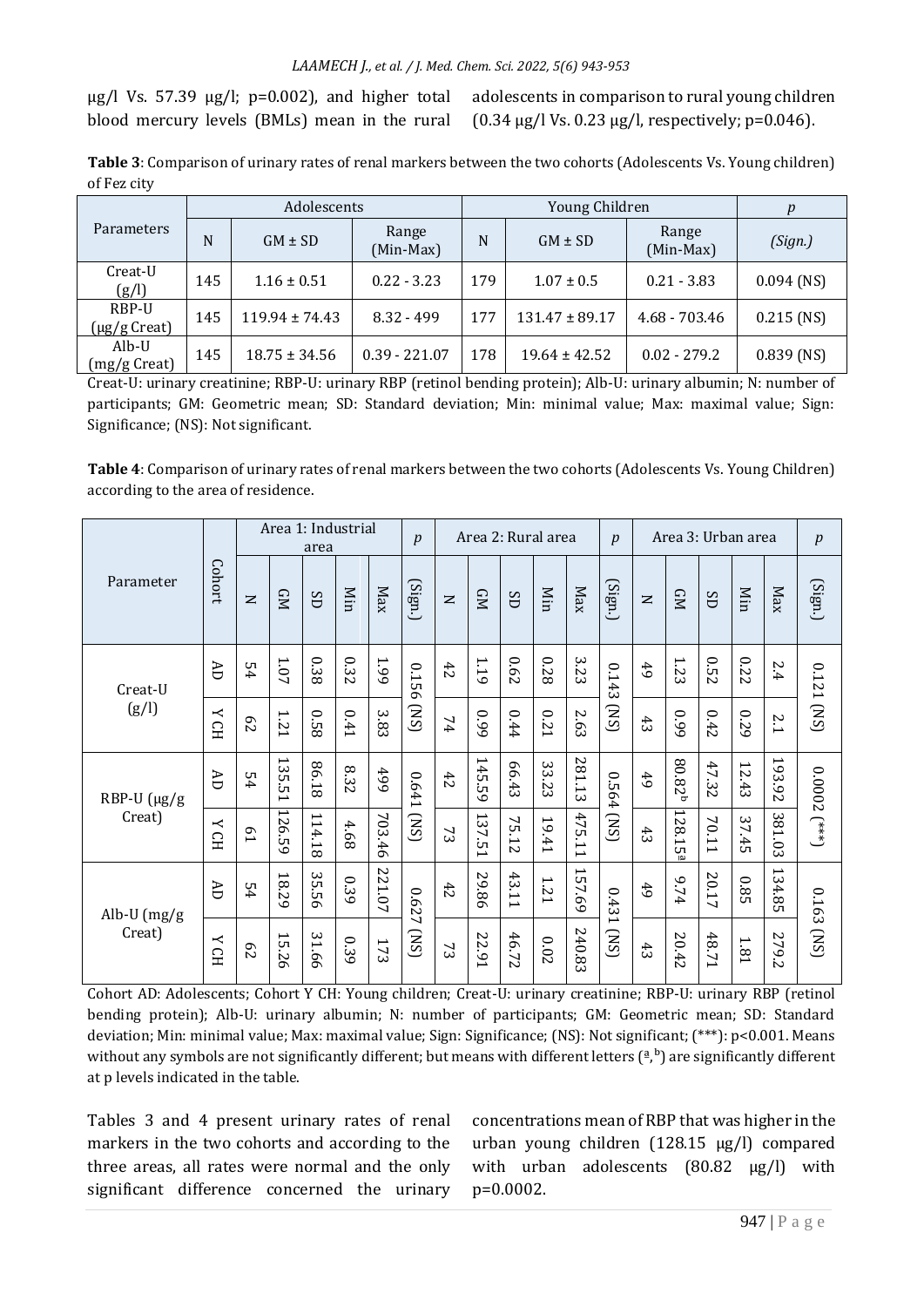Tables 5, 6, and 7 show the effects of Pb, Cd and Hg interactions, including age and/or BMI in the Multiple regression analysis model, in the studied renal markers in young children (n=209), in

adolescents (n=149) and in the whole sample (young children and adolescents, n=339), respectively.

**Table 5:** Toxic metals interactions effects on renal markers in young children  $(N=209)$ .  $R^2=0.252$ , adjusted  $R^2 = 0.079$ 

| Dependent | Independent                                                 | Regression  | <b>SD</b> | P-Value        |
|-----------|-------------------------------------------------------------|-------------|-----------|----------------|
| variable  | <i>variables</i>                                            | coefficient |           | (Sign.)        |
| Creat-U   | $Age \times BMI \times Pb-B \times Cd-B$                    | $-0.0369$   | 0.0136    | $0.0076$ (**)  |
|           | Age $\times$ BMI $\times$ THg-B $\times$ Cd-B               | - 1.4759    | 0.6341    | $0.0214$ $(*)$ |
|           | Age $\times$ BMI $\times$ Pb-B $\times$ Cd-B $\times$ THg-B | $-0.1178$   | 0.0576    | $0.0429$ (*)   |

SD: Standard deviation; Sign: Significance; (\*): p<0.05; (\*\*): p<0.01; Pb-B: Blood lead; Cd-B: blood cadmium; THg-B: Total blood mercury; Creat-U: urinary creatinine.

Moreover, Table 5 demonstrates that the three toxic metals showed competitive interactions, which may lead to decreased levels of creatinine urinary rates (creat-U) in young children,

particularly between Cd and the two other metals, as the interaction between Pb and Hg was not significant (p=0.536, result not shown in the Table 5).

**Table 6:** Toxic metals interactions effects on renal markers in adolescents (N=149). R<sup>2</sup>=0.278 and adjusted  $R^2$ =0.063 for Creat-U and  $R^2$ =0.331 and adjusted  $R^2$ =0.134 for RBP-U.

| Dependent | Independent                                                | Regression             | <b>SD</b>             | P-Value       |
|-----------|------------------------------------------------------------|------------------------|-----------------------|---------------|
| variable  | variables                                                  | coefficient            |                       | (Sign.)       |
| Creat-U   | Age $\times$ BMI $\times$ Pb-B $\times$ Cd-B               | $-2.13 \times 10^{-8}$ | $8.98 \times 10-9$    | $0.018$ (*)   |
| RBP-U     | $Age \times BMI \times Pb-B$                               | 0.0003                 | 0.0001                | $0.039$ (*)   |
|           | $BMI \times Pb-B \times Cd-B$                              | $2.96 \times 10^{-6}$  | $1.29 \times 10^{-6}$ | $0.023$ (*)   |
|           | Age $\times$ Cd-B $\times$ Hg-B                            | $-0.35$                | 0.14                  | $0.012$ (*)   |
|           | Age $\times$ BMI $\times$ Pb-B $\times$ Cd-B $\times$ Hg-B | $1.2 \times 10 - 8$    | $4.82 \times 10 - 9$  | $0.014$ $(*)$ |

SD: Standard deviation; Sign: Significance; (\*): p<0.05; Pb-B: Blood lead; Cd-B: blood cadmium; Hg-B: Total blood mercury; Creat-U: urinary creatinine; RBP-U: urinary RBP (retinol bending protein).

In adolescents, Pb and Cd had also competitive interactions on creat-U. As for as RBP-U concentrations, its levels were increased by the three toxic metals interactions, which can be

attributed to the direct effect of Pb in increasing RBP-U and to the interaction between Cd and Pb. On the other hand, Cd and Hg showed competitive interaction decreasing levels of RBP-U (Table 6).

Table 7: Toxic metals interactions on renal markers in the whole sample of children (Young children + Adolescents, N=339).  $R^2$ =0.138, adjusted  $R^2$ =0.039.

| Dependent | Independent                              | Regression  | <b>SD</b> | P-Value        |
|-----------|------------------------------------------|-------------|-----------|----------------|
| variable  | variables                                | coefficient |           | (Sign.)        |
| Creat-U   | $Age \times BMI \times Pb-B \times Cd-B$ | $-0.0048$   | 0.0023    | $0.0351$ (*)   |
|           | $Age \times BMI \times Pb-B \times Cd-B$ | $-0.3322$   | 0.1683    | $0.0494$ $(*)$ |

SD: Standard deviation; Sign: Significance; (\*): p<0.05; Pb-B: Blood lead; Cd-B: blood cadmium; Creat-U: urinary creatinine; Alb-U: urinary Albumin.

In the whole sample of young children and adolescents, we found a competitive interaction between Cd and Pb on creat-U found in young children and adolescents separately. This interaction was observed even on the urinary rates of albumin (alb-U) (Table 7).

With regard to risk factors of environmental chronic exposure to the studied trace elements in the whole sample of young children and adolescents (aged 6 to 18 years, n=339), we noticed that children with daily consumption of chewing-gum (n=189) had higher BLLs mean than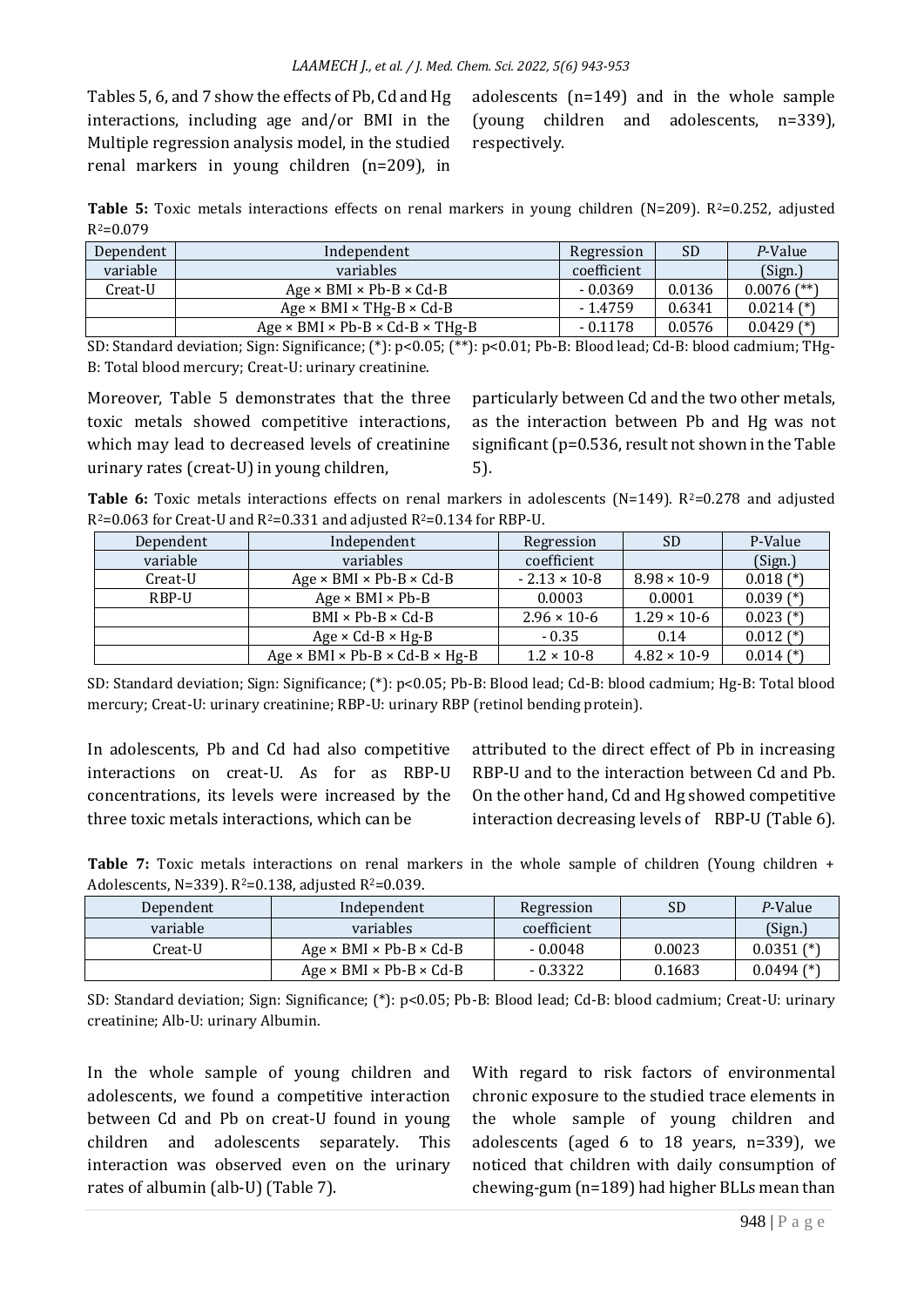their respective control (n=150),  $(52.94 \text{ µg/l vs.})$ 46.44 μg/l, respectively; p=0.008), while overweight children (high BMI according to the age of the child) (n=21) had increased BMLs mean (0.85 μg/l) compared with normal children (n=318) (0.85 μg/l Vs. 0.46 μg/l, respectively; p=0.026) (results not shown in the Tables).

#### *Environmental exposure to lead*

While the average blood lead levels (BLLs) was similar in the two cohorts of young children and adolescents, the mean obtained in urban young children was higher (82.36µg/l) than that of urban teenagers (57.39µg/l) (p˂0.01). There were no differences between BLLs means in the other areas. This result may predict high lead intake in young children compared with teenagers living in the same environment. This intake became significantly higher in young children when the environmental exposure to lead was relatively high as the case in the urban area, characterized by intensified traffic, releasing excessive quantities of dust from the combustion of leaded gasoline. The increased intake of lead may partially be responsible for the elevated RBP-U mean observed in the urban young children compared with the mean in urban teenagers (128.15 vs. 80.82 µg/g creatinine, p˂0.001), as RBP-U rates means are similar in the two other areas. These results indicate that the relatively high chronic environmental exposure to lead may be implicated in the lead early side effects on the tubular function in urban young children. Hence, this implies the excessive vulnerability of the renal function of young children even at a relatively low level of chronic environmental exposure to lead. Furthermore, BLLs mean observed in young children were higher in comparison to that recently reported in Moroccan adults (n=124, BLLs mean: 38.53 µg/l, mean age: 25.9 years) [15]. These findings are in agreement with those of previous studies in which young children have been reported to be more vulnerable to lead effects compared to adults [10, 11, 12], but a report for the first time in Morocco revealed, to the best of our knowledge, a higher vulnerability to lead exposure even in comparison with adolescents. Therefore, young children's kidneys

may be at higher risk of having high lead concentration leading to nephrotoxicity.

In fact, the average oxygen consumption of a child is higher than that of an adult and an adolescent, and it gradually decreases with maturity [5, 10, 12]. Hence, it can be argued that due to their increased metabolic rate and as environmental exposure to lead appears to be mainly via pulmonary pathways in urban areas, young children have a higher respiratory intake of lead than teenagers. Other factors of vulnerability that can increase Pb internal dose in young children are as follows [5, 10, 11]:

- internal organs are developing; especially the organs responsible for purification and excretion of trace elements, particularly the kidney and the liver,
- immune and antioxidant systems are immature,
- behavioral characteristics that include playing very close to road traffic, being closer to the ground due to their small size and bringing objects to their mouths.

BLLs reported in our series of children and adolescents (especially in the urban area), are higher than the level of environmental chronic lead intoxication at pediatric age (BLLs  $\geq$  50 µg/l); cases with higher BLLs are at risk of suffering from neurological, intellectual and behavioral disorders [3], and hence need medical and psychological follow-up, as well as adequate chelation therapy.

The high BLLs observed in the urban area, characterized by heavy traffic, confirm that the use of leaded-petrol is the major source of chronic environmental exposure to lead in the two samples of young children and teenagers, while the effect of industrial emissions is low. In Morocco, the late ban of leaded-gasoline in 2011 could not resolve the problem of exposure to leaded dust resulting from vehicle exhausts in urban areas with heavy traffic [1]. This situation can mainly be related to the continuous use of leaded-gasoline in Moroccan black- market. This factor may be potentiated by the high consumption of chewing gum, as shown in our whole sample, by mobilizing the dental lead to blood circulation [4, 16].

*Environmental exposure to cadmium*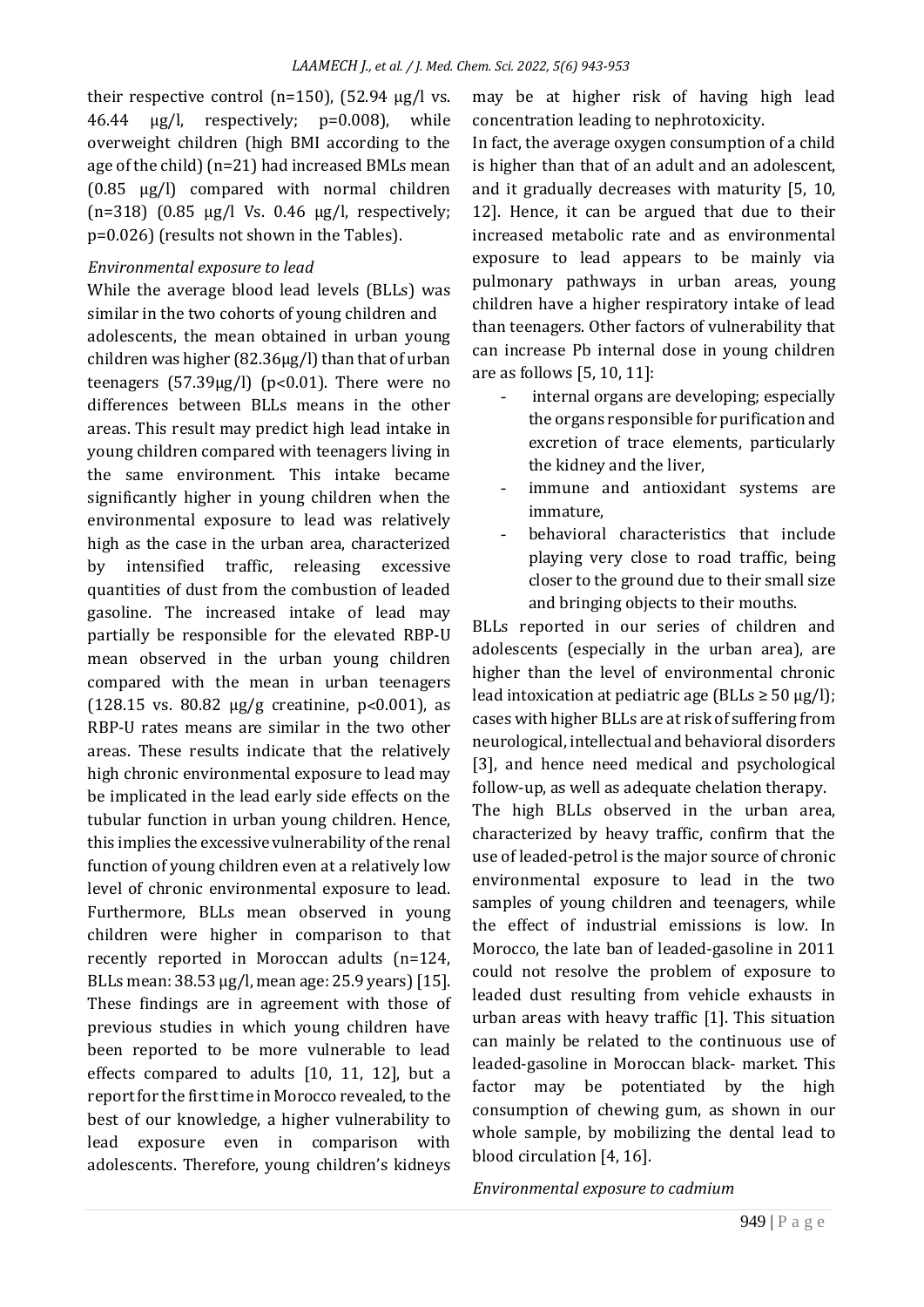Blood cadmium levels (BCLs) means were higher in the cohort of teenagers in comparison to the cohort of young children, and the same result was obtained in every studied area. This finding can be explained by the fact that pubertal girls represented about 2/3 of the adolescents' sample, and it is well recognized that pubertal girls have higher internal levels of cadmium than nonpubertal, as a result of higher gastrointestinal absorption of cadmium due to low iron stores and/or to genetic factors [17, 18]. In spite of the fact that BCLs observed in our work were relatively low and far from the level of concern  $(\geq 2\mu g/l)$  [6], and even from the mean reported in the Moroccan adults (0.58µg/l) [15], girls in our series were susceptible to suffer from cadmium toxicity in their adulthood if the chronic environmental exposure to cadmium remains at this level, considering the great accumulation of Cd owing to menstruations decreasing blood iron and calcium stores and increasing intestinal reabsorption and fixation of Cd<sup>2+</sup> in their molecular targets, particularly in bones, kidneys and teeth [17, 18].

#### *Environmental exposure to mercury:*

All total blood mercury levels (BMLs) means reported in our study were low, far from the level of health concerns  $(5 \text{ µg/l})$   $[6]$ , and lower compared to the risky mean recently reported in Moroccan adults (18.64 µg/l) [15]. The BMLs mean was similar in the two cohorts, but was higher in rural teenagers in comparison to rural young children; this difference was related to the use of dental amalgams. The main determinants for Hg in non-occupationally exposed populations are fish intake and dental amalgam restorations [4]. In fact, fish consumption was low in children and adolescents from the rural area, probably due to the low socio-economic level. This finding may explain the fact that fish consumption was not a determinant in our sample. Moreover, BMLs mean was higher in overweight children compared to normal children in the whole sample of children and adolescents. This determinant of mercury chronic intoxication was not elucidated when the two cohorts of young children and teenagers were studied separately, and corroborates other studies reporting that blood mercury concentrations were

associated with obesity and metabolic syndrome, and that the association was dose-dependent across metabolic and weight phenotypes [19, 20]. The proposed mechanisms from studies in animals are that being overweight can lead to methylmercury metabolism alteration and distribution [21]. In fact, Methylmercury (MeHg) enters cells forming water-soluble complexes, followed by higher accumulation of MeHg in blood and brain, which may reflect the lower distribution of MeHg in adipose tissue [21, 22].

# *Environmental exposure to a mixture of Pb, Cd and Hg*

Renal biomarkers were low and far from levels of nephrotoxicity (30mg/g Creatinine for U-albumin and 300μg/g Creatinine for U-RBP) [5]. Moreover, BLLs have been found to increase urinary rates of RBP in adolescents. This effect is well recognized in children as an early stage of tubular alterations caused by lead even at a relatively low level of environmental exposure [5, 11, 23, 24]. Nevertheless, many studies have confirmed that the co-exposure to an environmental mixture of the three toxic metals Pb, Cd, and Hg may cause more additive and complicated renal toxic effects in children [25, 26]. In fact, an environmental mixture of trace elements exhibits different types of interaction that can alter the renal glomerular and tubular functions; the main ones are additive, synergistic and antagonistic interactions [27, 28]. In our study, several interactive effects of the studied toxic metals have been demonstrated, such as competitive interactions with lead and mercury inhibiting cadmium effects on the urinary creatinine that causes hyperfiltration in the glomerular function, implicating also the age and the BMI in young children. Interestingly, this competitive interaction between lead and cadmium persists even in adolescents and in the whole sample of Children (young children + adolescents). Other interactions, of competitive nature, have been reported between cadmium and mercury on the urinary rate of RBP in adolescents, and between cadmium and lead on the albuminuria concentrations in the whole sample of Children. This outcome has been reported previously in children and can be explained by metals competition for intracellular binding sites,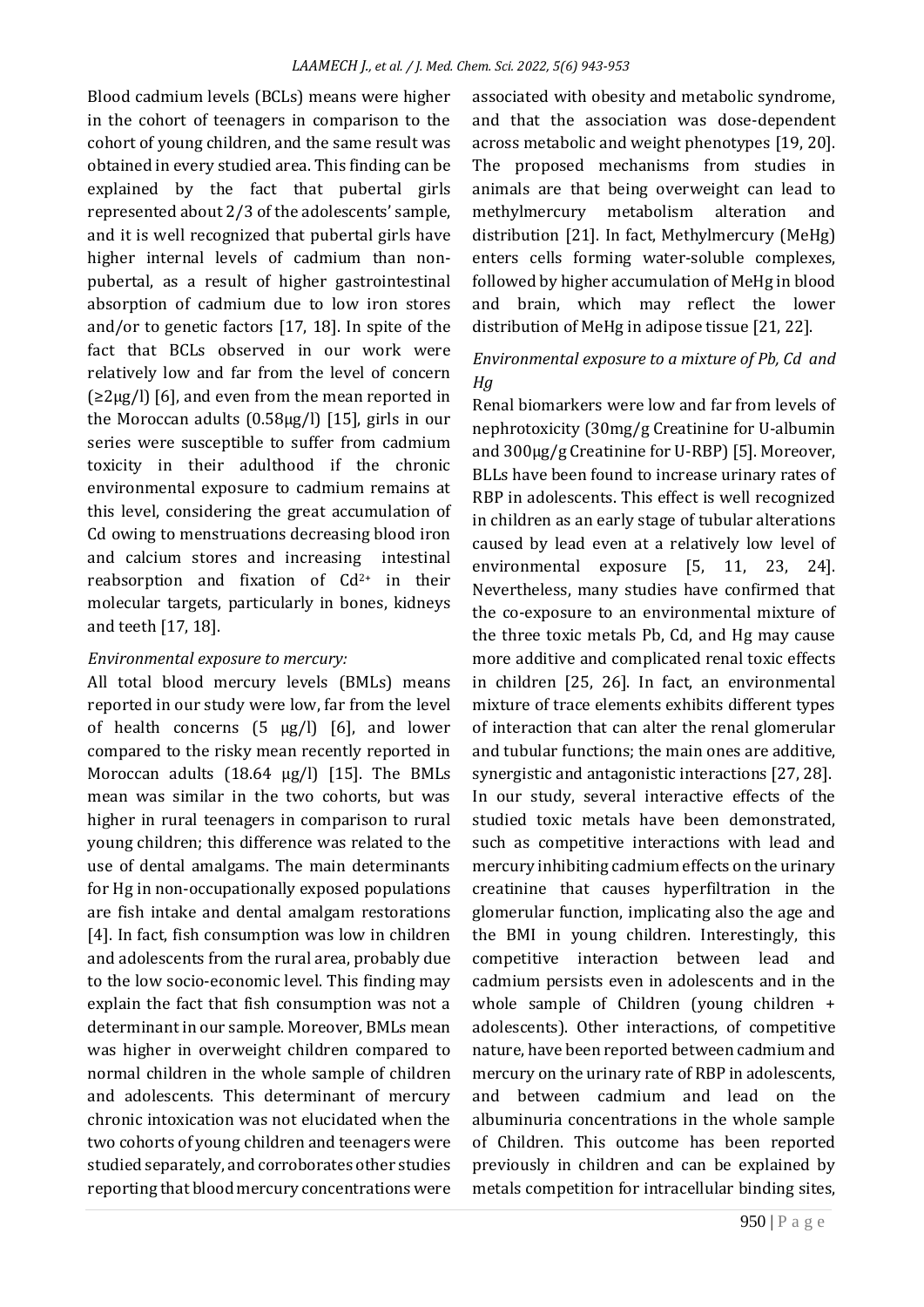which implies the cadmium remove from its renal store [11, 29].

Toxic metals interactions with potentiation actions, mainly between lead and cadmium, concerned all effects on the function of the proximal tubule, increase in urinary concentrations of RBP, and also concerned teenagers exclusively. Actually, adolescents and young children have high energy requests and then a very high metabolic rate compared with adults, which may increase their intake of essential elements and thereby increase the internal dose of trace elements. Hence, the higher vulnerability of teenagers compared with nonpubertal young children to the renal effects of a coexposure to a mixture of the three toxic metals Pb, Cd and Hg can be explained by hormonal changes characterizing the adolescence [3, 5, 11], and fit with previous studies in animals chronically exposed to a mixture of lead and cadmium, that reported renal nephrons damages in rats due to an additive interaction as glomerulosclerosis, cell necrosis and reduced functional mass of the kidneys [30, 31]. Other renal side effects are nephrons enlargement, elevated rates of oxidative stress mediators as malondialdehyde (MDA) and delta-aminolaevulinic acid (ALA), due to the reactive oxygen species (ROS) overproduction and the decline reduced glutathione (GSH) rates and enzymatic activities of antioxidants, i.e. catalase, superoxide dismutase and glutathione peroxidase. This oxidative stress-dependent toxicity is linked to histopathological changes and nuclear and/or mitochondrial alterations, and can be explained by the Fenton reactions and their sequels on the alteration of the antioxidant status in rats [28, 32, 33]. Furthermore, Jadhave et al., reported chronic toxicity in hematopoietic and immune systems due to sub-chronic exposure to a mixture of eight metals including Pb, Cd and Hg, that may be related to anemia and immune responses suppression in albino rats [32], while the exposure to a mixture of Pb, Cd, and Cr was associated with immune dysfunction in freshwater fish [34].

#### **Conclusion**

Our work reports a high vulnerability of young children to renal effects of lead exposure, particularly in the urban area, and a great vulnerability of adolescents to the renal effects of a mixture of the three toxic metals. These findings indicate that co-exposure to different trace elements may increase the risk of severe renal, i.e. damage during adulthood, if the lead chronic environmental exposure remains constant at this level.

Overall, BCLs and BMLs were low, indicating a low-level environmental exposure to cadmium and mercury. Nevertheless, the different types of interactions elucidated in our study between these two trace elements and lead are likely to complicate and to result in additive renal damages, particularly the early alterations of the glomerular function in young children (by alteration of GFR) and of glomerular and tubular renal function in teenagers, due to the alteration of GFR concomitant with the potentializing interactions of these toxic metals (especially Pb and Cd) increasing levels of urinary RBP. These findings confirm the high vulnerability of teenagers to the renal effects of a co-exposure to a mixture of toxic metals (Pb, Cd and Hg), which may be a result and a factor of hormonal imbalances characterizing adolescence.

BMLs were associated in the whole sample of young children and adolescents with the use of amalgams fillings and overweight; while BCLs risk factors have to be more investigated.

In the light of our results, there is an urgent need for a strict application of environmental laws concerning the prohibition of leaded-gasoline in Morocco; the establishment of a rational environmental education in the health authorities' plans, raising young people's awareness of their vulnerability to these toxic metals environmental exposure and their risk factors (particularly the daily consumption of chewing-gum and overweight) and setting up a standardized blood lead screening program, in particular for populations living in urban areas with an intensified traffic. These preventive strategies must be accompanied by a medical follow-up and psychological support to the intoxicated children. Thus, nutritional chelators can be added to their diet to reduce the reabsorption and to increase the excretion of lead, such as the consumption of a high intake of calcium.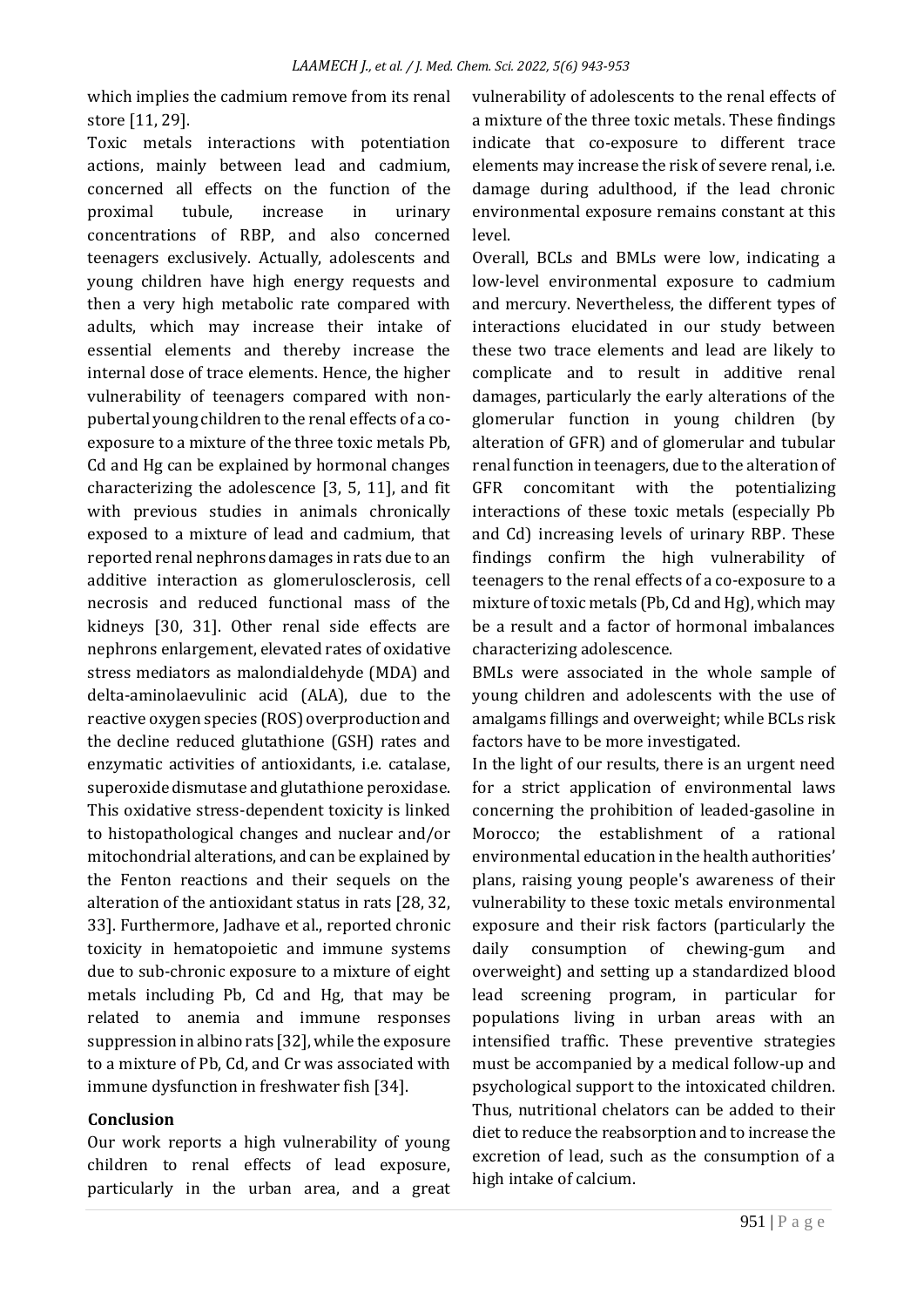### **Acknowledgments**

The authors would like to express their appreciation to the medical team of the pediatric department from the University Hospital Complex (CHU Hassan II) of Fez (Morocco) for help and technical support.

### **Funding**

This research did not receive any specific grant from fundig agencies in the public, commercial, or not-for-profit sectors.

#### **Authors' contributions**

All authors contributed toward data analysis, drafting and revising the paper and agreed to be responsible for all the aspects of this work.

### **Conflict of Interest**

We have no conflicts of interest to disclose.

### **ORCID:**

*Jawhar LAAMECH <https://www.orcid.org/0000-0001-5922-8083>*

#### **References**

[1]. Summarie, M.C., *Mineral commodity summaries. Report. Reston, VA*, 2021, 200 [\[Google](https://scholar.google.com/scholar?hl=en&as_sdt=0%2C5&q=Mineral+commodity+summaries+MC+Summaries+-+Report.+Reston%2C+VA%2C+2021+-+geo-nsdi.er.usgs.gov&btnG=)  [Scholar\]](https://scholar.google.com/scholar?hl=en&as_sdt=0%2C5&q=Mineral+commodity+summaries+MC+Summaries+-+Report.+Reston%2C+VA%2C+2021+-+geo-nsdi.er.usgs.gov&btnG=)

[2]. Skerfving S., Bergdahl I.A., *Handbook on the toxicology of metals.* 3rd ed. Amsterdam: Elsevier, Academic Press, 2007, 599 [\[Google Scholar\]](https://scholar.google.com/scholar?hl=en&as_sdt=0%2C5&q=Handbook+on+the+toxicology+of+metals.+2007+Skerfving+&btnG=)

[3]. Parhoudeh M., Inaloo S., Zahmatkeshan M., Seratishirazi Z., Haghbin S., *Iran. J. Child Neurol.*, 2018, **12**:66 [\[Google Scholar\]](https://scholar.google.com/scholar?hl=de&as_sdt=0%2C5&q=Blood+Lead+Level+in+Children+with+Neurological+Disorders&btnG=), [\[Publisher\]](https://www.ncbi.nlm.nih.gov/pmc/articles/PMC5904740/)

[4]. Berlin M., Zalups R.K., Fowler B.A. *Handbook on the toxicology of metals*. 3rd ed. Amsterdam: Elsevier, Academic Press, 2007, 675 [Google [Scholar\]](https://scholar.google.com/scholar?hl=en&as_sdt=0%2C5&q=Berlin+Handbook+on+the+toxicology+of+metals.+&btnG=)

[5]. Bernard A., *J. Toxicol. Environ. health*, 2008, **71**:1259 [\[Crossref\]](https://doi.org/10.1080/15287390802211885), [\[Google Scholar\]](https://scholar.google.com/scholar?hl=de&as_sdt=0%2C5&q=Biomarkers+of+Metal+Toxicity+in+Population+Studies%3A+Research+Potential+and+Interpretation+Issues&btnG=), [\[Publisher\]](https://www.tandfonline.com/doi/abs/10.1080/15287390802211885)

[6]. Schulz C., Wilhelm M., Heudorf U., Kolossa-Gehring M., *Int. J. Hyg. Environ. Health*, 2011, **215**:26 [\[Crossref\]](https://doi.org/10.1016/j.ijheh.2011.06.007), [\[Google Scholar\]](https://scholar.google.com/scholar?hl=de&as_sdt=0%2C5&q=Update+of+the+reference+and+HBM+values+derived+by+the+German+Human+Biomonitoring+Commission&btnG=), [\[Publisher\]](https://www.sciencedirect.com/science/article/abs/pii/S1438463911000794?via%3Dihub)

[7]. Fairbrother A., Wenstel R., Sappington K., Wood W., *Ecotoxicol. Environ. Saf.*, 2007, **68**:145 [\[Crossref\]](https://doi.org/10.1016/j.ecoenv.2007.03.015), [\[Google Scholar\]](https://scholar.google.com/scholar?hl=de&as_sdt=0%2C5&q=Framework+for+Metals+Risk+Assessment&btnG=), [\[Publisher\]](https://www.sciencedirect.com/science/article/abs/pii/S0147651307000656?via%3Dihub)

[8]. Su H., Li Z., Fiati Kenston S.S., Shi H., Wang Y., Song X., Gu Y., Barber T., Aldinger J., Zou B., Ding M., Zhao J., Lin X., *Int. J. Environ. Res. Public Health*, 2017, **14**:1164 [\[Crossref\]](https://doi.org/10.3390/ijerph14101164), [\[Google Scholar\]](https://scholar.google.com/scholar?hl=de&as_sdt=0%2C5&q=Joint+Toxicity+of+Different+Heavy+Metal+Mixtures+after+a+Short-Term+Oral+Repeated-Administration+in+Rats&btnG=), [\[Publisher\]](https://www.mdpi.com/1660-4601/14/10/1164)

[9]. Fiati Kenston S.S., Su H., Li Z., Kong L., Wang Y., Song X., Gu Y., Barber T., Aldinger J., Hua Q., Li Z., Ding M., Zhao J., Lin X., *Toxicol. Res*., 2018, **7**:396 [\[Crossref\]](https://doi.org/10.1039/c7tx00260b), [\[Google Scholar\]](https://scholar.google.com/scholar?hl=de&as_sdt=0%2C5&q=The+systemic+toxicity+of+heavy+metal+mixtures+in+rats&btnG=), [\[Publisher\]](https://academic.oup.com/toxres/article/7/3/396/5545055)

[10]. de Burbure C., Buchet J.P., Bernard A., Leroyer A., Nisse C., Haguenoer J.M., Bergamaschi E., Mutti A., *J. Toxicol. Environ. Health*, 2003, **66**:783 [\[Crossref\]](https://doi.org/10.1080/15287390306384), [\[Google Scholar\]](https://scholar.google.com/scholar?hl=de&as_sdt=0%2C5&q=Biomarkers+of+Renal+Effects+in+Children+and+Adults+with+Low+Environmental+Exposure+to+Heavy+Metals&btnG=), [\[Publisher\]](https://www.tandfonline.com/doi/abs/10.1080/15287390306384)

[11]. de Burbure C., Buchet J.P., Leroyer A., Nisse C., Haguenoer J.M., Mutti A., Smerhovsky Z., Cikrt M., Trzcinka-Ochocka M., Razniewska G., Jakubowski M., Bernard A., *Environ. Health Perspect.*, 2006, **114**:584 [\[Crossref\]](https://doi.org/10.1289/ehp.8202), [\[Google](https://scholar.google.com/scholar?hl=de&as_sdt=0%2C5&q=Renal+and+Neurologic+Effects+of+Cadmium%2C+Lead%2C+Mercury%2C+and+Arsenic+in+Children%3A+Evidence+of+Early+Effects+and+Multiple+Interactions+at+Environmental+Exposure+Levels&btnG=)  [Scholar\]](https://scholar.google.com/scholar?hl=de&as_sdt=0%2C5&q=Renal+and+Neurologic+Effects+of+Cadmium%2C+Lead%2C+Mercury%2C+and+Arsenic+in+Children%3A+Evidence+of+Early+Effects+and+Multiple+Interactions+at+Environmental+Exposure+Levels&btnG=), [\[Publisher\]](https://ehp.niehs.nih.gov/doi/10.1289/ehp.8202)

[12]. Nordberg G.R., Nogawa K., Nordberg M., Friberg L.T., *Handbook on the toxicology of metals.* 3rd ed. Amsterdam: Elsevier, Academic Press, 2007, 445 [\[Google Scholar\]](https://scholar.google.com/scholar?hl=en&as_sdt=0%2C5&q=+Handbook+on+the+Toxicology+of+Metals.%283rd+eds.%29+GF+Nordberg%2C+BA+Fowler%2C+M+Nordberg%2C+L+Friberg+-+Academic+press%2C+Amesterdam%2C+2007&btnG=)

[13]. Laamech J., Bernard A., Dumont X., Benazzouz B., Lyoussi B., *Int. J. Occup. Med. Environ. Health*, 2014, **27**:641 [\[Crossref\]](https://doi.org/10.2478/s13382-014-0275-7), [\[Google](https://scholar.google.com/scholar?hl=de&as_sdt=0%2C5&q=Blood+lead%2C+cadmium+and+mercury+among+children+from+urban%2C+industrial+and+rural+areas+of+Fez+Boulemane+Region+%28Morocco%29%3A+Relevant+factors+and+early+renal+effects&btnG=)  [Scholar\]](https://scholar.google.com/scholar?hl=de&as_sdt=0%2C5&q=Blood+lead%2C+cadmium+and+mercury+among+children+from+urban%2C+industrial+and+rural+areas+of+Fez+Boulemane+Region+%28Morocco%29%3A+Relevant+factors+and+early+renal+effects&btnG=), [\[Publisher\]](http://ijomeh.eu/Blood-lead-cadmium-and-mercury-among-children-from-urban-industrial-and-rural-areas-of-fez-boulemane-region-morocco-relevant-factors-and-early-renal-effects,2019,0,2.html)

[14]. Laamech J., El Hangouche A.J., Amekran Y., Najdi A., Ben Driss A., Ben Driss E.K., Louajri A., Lyoussi B., Minerva Pediatr., 2021 [\[Crossref\]](https://doi.org/10.23736/S2724-5276.21.06211-X), [\[Google Scholar\]](https://scholar.google.com/scholar?hl=de&as_sdt=0%2C5&q=Risk+factors+and+early+renal+effects+of+environmental+exposure+to+the+trace+elements+in+Moroccan+adolescents&btnG=), [\[Publisher\]](https://www.minervamedica.it/en/journals/minerva-pediatrics/article.php?cod=R15Y9999N00A21053101)

[15]. Henríquez-Hernández L.A., González-Antuña A., Boada L.D., Carranza C., Pérez-Arellano J.L., Almeida-González M., Camacho M., Zumbado M., Fernández-Fuertes F., Tapia-Martín M., Luzardo O.P., *Sci. Total Environ*., 2018, **636**:709 [\[Crossref\]](https://doi.org/10.1016/j.scitotenv.2018.04.311), [\[Google Scholar\]](https://scholar.google.com/scholar?hl=de&as_sdt=0%2C5&q=Pattern+of+blood+concentrations+of+47+elements+in+two+populations+from+the+same+geographical+area+but+with+different+geological+origin+and+lifestyles%3A+Canary+Islands+%28Spain%29+vs.+Morocco&btnG=), [\[Publisher\]](https://www.sciencedirect.com/science/article/abs/pii/S004896971831489X?via%3Dihub)

[16]. Kim Y.S., Ha M., Kwon H.J., Kim H.Y., Choi Y.H., *BMC Oral Health*, 2017, **17**:42 [\[Crossref\]](https://doi.org/10.1186/s12903-017-0335-z), [\[Google Scholar\]](https://scholar.google.com/scholar?hl=de&as_sdt=0%2C5&q=Association+between+Low+blood+lead+levels+and+increased+risk+of+dental+caries+in+children%3A+a+cross-sectional+study&btnG=), [\[Publisher\]](https://bmcoralhealth.biomedcentral.com/articles/10.1186/s12903-017-0335-z)

[17]. Buchet J.P., Lauwerys R., Roels H., Bernard A., Bruaux P., Claeys F., Ducoffre G., de Plaen P., Staessen J., Amery A., *Lancet* (London, England), 1990, **336**:699 [\[Crossref\]](https://doi.org/10.1016/0140-6736(90)92201-r), [\[Google Scholar\]](https://scholar.google.com/scholar?hl=de&as_sdt=0%2C5&q=Renal+effects+of+cadmium+body+burden+of+the+general+population&btnG=), [\[Publisher\]](https://www.thelancet.com/journals/lancet/article/PII0140-6736(90)92201-R/fulltext)

[18]. Nishijo M., Satarug S., Honda R., Tsuritani I., Aoshima K., *Mol. Cell. Biochem.*, 2004, **255**:87 [\[Crossref\]](https://doi.org/10.1023/b:mcbi.0000007264.37170.39), [\[Google Scholar\]](https://scholar.google.com/scholar?hl=de&as_sdt=0%2C5&q=The+gender+differences+in+health+effects+of+environmental+cadmium+exposure+and+potential+mechanisms&btnG=), [\[Publisher\]](https://link.springer.com/article/10.1023/B:MCBI.0000007264.37170.39)

[19]. Shin Y.Y., Ryu I.K., Park M.J., Kim S.H., *Korean J. Pediatr*., 2018, **61**:121 [Crossref], [Google